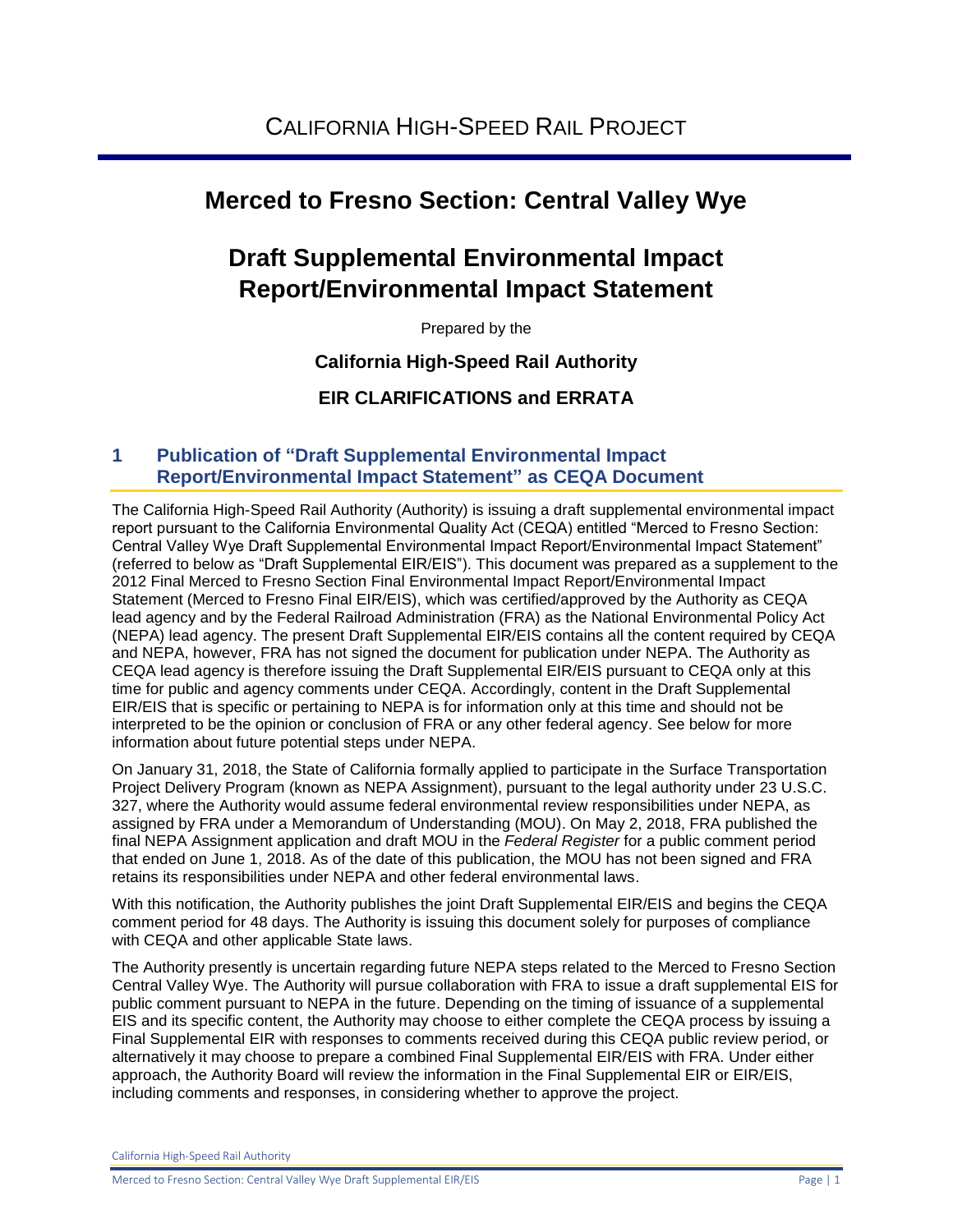Because this document was developed to serve as a joint Draft Supplemental EIR/EIS, it includes NEPA analysis and references to the "Federal Railroad Administration," "FRA," and the FRA logo. These references do not imply that FRA has formally approved or issued this document. The Authority is solely responsible for the contents of this document and is issuing this document solely for purposes of compliance with State law. Furthermore, references to FRA or to NEPA-specific analyses which have been retained in this document do not have a substantive or material effect on the content, analyses, technical documentation, findings, or conclusions of the document as they pertain to CEQA requirements. The Authority has decided to retain the NEPA-required contents in this document to provide the public with a complete picture of the environmental analysis performed to date for the project.

# **2 CEQA Document Date**

In June 2018, the Authority determined that the Draft Supplemental EIR/EIS was complete as a CEQA document. The Authority moved forward with printing the Draft Supplemental EIR/EIS for public release in September 2018 and signed the document in July 2018, anticipating that FRA would either sign the document for release under NEPA or assign NEPA responsibilities to the Authority under NEPA Assignment, but neither has yet occurred.

Accordingly, the Draft Supplemental EIR/EIS shows a date of September 2018, primarily on the title pages and footers. Although FRA has not formally signed the Draft Supplemental EIR/EIS for release under NEPA, the Authority, as CEQA lead agency, has decided to proceed now with a CEQA-only release of the document and materials which have a print date of September 2018. The Authority is taking this action to continue to advance the project and seek the public's input on the project through the CEQA process. Prior to issuing this document, the Authority considered whether the passage of time between June 2018 and this May 2019 CEQA-only release necessitated any changes to the text and determined that no changes were necessary other than to address the 2018 CEQA Guidelines Amendments, as discussed in the next section.<sup>1</sup>

# **3 Consistency of Draft Supplemental EIR/EIS with 2018 CEQA Guidelines Amendments**

On December 28, 2018, the Governor's Office of Planning and Research (OPR) published amendments to the State CEQA Guidelines (California Code of Regulations Title 14, Division 6, Chapter 3, Section 15000 et seq.), considered effective on that date. These are collectively referred to hereinafter as the 2018 Guidelines Amendments. The 2018 Guidelines Amendments apply prospectively only. New requirements apply to steps in the CEQA process not yet taken on the date when agencies must comply, which is no later than the  $120<sup>th</sup>$  day after the effective date or April 27, 2019 for all provisions except Section 15064.3, which agencies must comply with by July 1, 2020.

If a document meets the content requirements in effect when the document is sent out for public review, the document shall not need to be revised to conform to any new content requirements in the CEQA Guidelines amendments taking effect before the document is finally approved.

The Draft Supplemental EIR/EIS was completed and printed in September 2018, prior to the publication of the 2018 Guidelines Amendments. However, the text of the Draft Supplemental EIR/EIS is consistent with the 2018 Guidelines Amendments for each of the following relevant sections, as the discussions below detail:

- Section 15064 (b)(2) Thresholds of significance
- Section 15064.3 Vehicle miles traveled
- Section 15064.4 Determining significance of greenhouse gas emissions
- Section 15064.7 Use of environmental standards as thresholds of significance
- Section 15086 Consultation with nearby transit agencies

l

 $1$  Chapter 10, Draft Supplemental EIR/EIS Distribution, of the Draft Supplemental EIR/EIS includes a subsection 10.4, Elected Officials, identifying elected officials who will receive notification regarding the release of the document. The list at subsection 10.4 was current as of June 2018. Because some officeholders have changed, notification will be sent to officeholders as of April 12, 2019 for each of the federal, state, and local offices noted.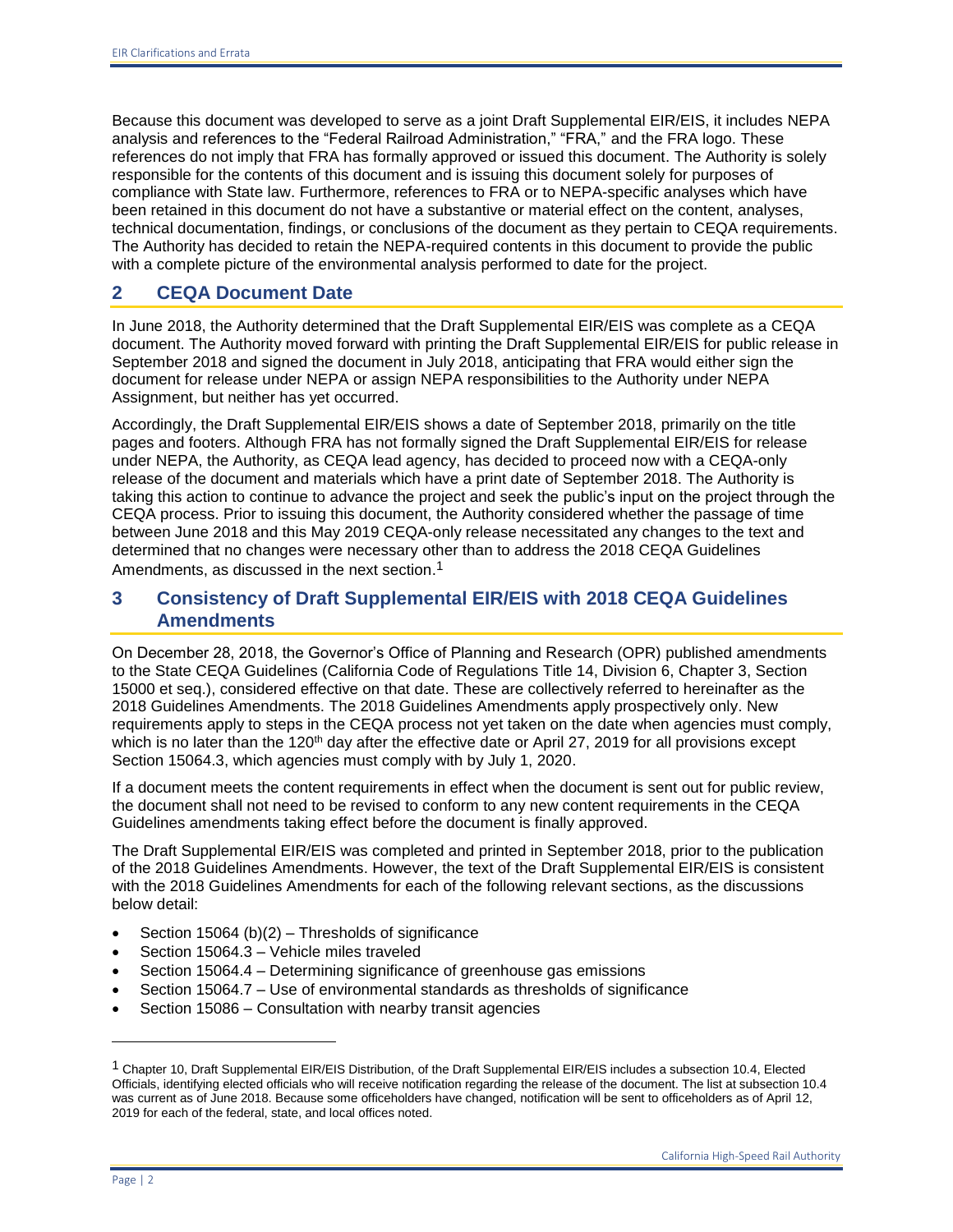- Section 15124 Project objectives and project benefits
- Section 15125 Environmental setting and baseline.
- Section 15126.2(a) EIR should be focused on impacts of the project on the environment
- Section 15126.2(b) Energy impacts
- Section 15126.4 Use of performance standards as mitigation
- Section 15155 Water supply analysis
- Section 15370 Definition of "mitigation" expanded to include conservation easements
- Other changes to the Appendix G checklist

# **3.1 Section 15064 (b)(2) – Thresholds of Significance**

The amendment to this section requires a lead agency to briefly explain how compliance with a specific threshold means the project's impacts are less than significant. The Authority has used thresholds in each resource category of the environmental document based largely on language in Appendix G of the CEQA Guidelines to determine the level of significance of impacts under CEQA, and the CEQA thresholds of significance are presented in each resource section, entitled "Determining Significance under CEQA." Additionally, the discussion of every impact in each of the resource topics includes a "CEQA Conclusion" for each impact, including those determined to be less than significant. The CEQA Conclusions section explains why impacts would be less than significant based on a particular threshold(s), consistent with the amendment.

# **3.2 Section 15064.3 – Vehicle Miles Traveled**

The 2018 Guidelines Amendments added this new section which addresses metrics for assessing project transportation impacts. The new Section 15064.3 provides that vehicle miles traveled (VMT) is generally the most appropriate metric to assess transportation impacts and that projects that reduce VMT should be presumed to cause a less than significant impact. The guideline amendments state that a project's effect on automobile delay (most commonly analyzed in terms of "level of service" or LOS) shall not be characterized as a significant environmental impact. The guideline amendment states that a lead agency may elect to be governed by the provisions immediately, but that beginning on July 1, 2020, the provisions shall apply statewide. As of April 2019, the Authority has not decided whether to elect to be governed by the provisions prior to July 1, 2020. For the reasons stated below, however, such lack of decision is of no consequence because transportation impacts of the Central Valley Wye would be less than significant using either LOS or VMT as the significance threshold.

The discussion of transportation impacts in Section 3.2, Transportation, of the Draft Supplemental EIR/EIS continues to discuss transportation impacts in terms of automobile delay and uses an LOSbased threshold of significance that characterizes certain increases in delay to be significant under CEQA. Even applying this LOS-based threshold, however, no significant transportation impacts in terms of LOS are identified for the Merced to Fresno Section: Central Valley Wye. This is principally due to the fact that the study area for the Draft Supplemental EIR/EIS is mainly rural, does not include a station and thus does not include station-related vehicular traffic.

As discussed in the Merced to Fresno Project Section Final environmental document,<sup>2</sup> the project section, as part of an operational HSR system, is forecast to lead to substantial reductions in VMT in Merced, Madera, and Fresno counties (Merced to Fresno Section Final EIR/EIS, volume 1, pp. 3.2-36 to 37). Accordingly, even if the Authority applies a VMT threshold in place of an LOS threshold, the impact is still less than significant under CEQA because the Merced to Fresno Project Section, including the Central Valley Wye, reduces regional VMT, and therefore aligns with the statutory goals in SB 743 (Office of Planning and Research, Technical Advisory on Evaluating Transportation Impacts in CEQA, Dec. 2018, p. 23). Moreover, the Merced to Fresno Project Section, as part of the larger Phase 1 HSR system, is specifically identified in the California Air Resources Board's (CARB's) 2017 Scoping Plan Update as a foundation of a sustainable transportation system that can help to achieve the statewide VMT reductions necessary to meet the state's 2030 and 2050 climate change goals (CARB, California's 2017 Climate Change Scoping Plan, Nov. 2017, pp. ES-8, 12-13, 75-76). Even if the Authority applies a threshold of

l

<sup>2</sup> Merced to Fresno Section Final Environmental Impact Report/Environmental Impact Statement (Merced to Fresno Final EIR/EIS)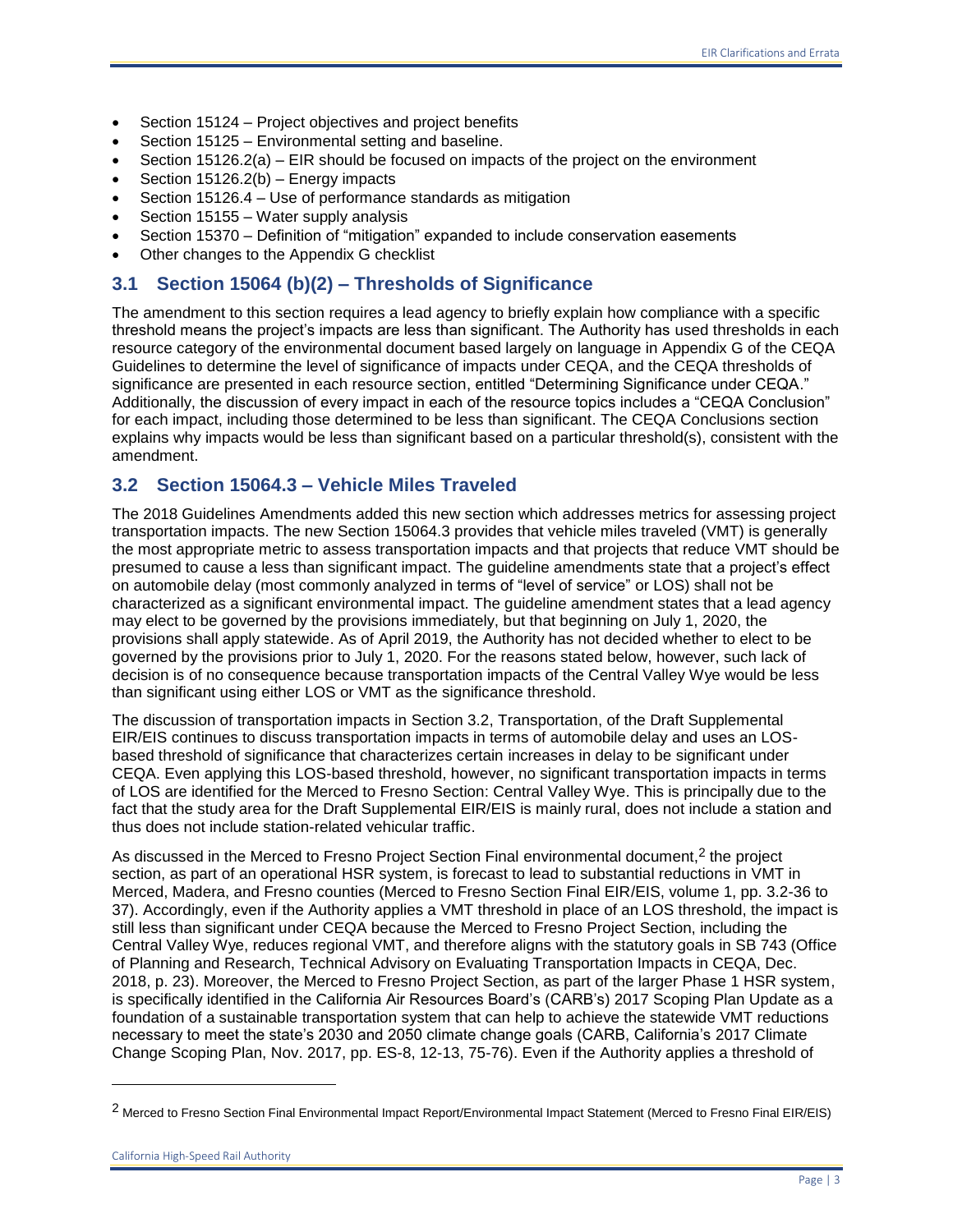consistency with CARB's 2017 Final Scoping Plan strategy for VMT reduction as indicative of no significant adverse environmental impact, the Merced to Fresno Project Section, including the Central Valley Wye, are fully consistent, and the impact would be less than significant.

# **3.3 Section 15064.4 – Determining Significance of Greenhouse Gas Emissions**

The amendments to this section provide clarifying language in regard to determining the significance of impacts from greenhouse gas (GHG) emissions, including the use of quantitative or qualitative analysis, considering the project's consistency with the State's long-term climate goals, and the use of models. The amendments state that a lead agency should focus on the project's reasonably foreseeable incremental contribution when determining significance of GHG emissions, and which state that a lead agency may consider a project's consistency with the State's long-term climate goals or strategies, provided that substantial evidence supports the agency's analysis of how those goals or strategies address the project's incremental contribution to climate change and its conclusion that the project's incremental contribution is not cumulatively considerable. The Draft Supplemental EIR/EIS discusses the project's consistency with CARB's Scoping Plan, which is the State's compilation of state goals and strategies. As described in the CEQA Conclusion for Impact AQ#4, Permanent Direct and Indirect Impacts on Global Climate Change—Greenhouse Gas Emissions, in Section 3.3, Air Quality and Global Climate Change, of the Draft Supplemental EIR/EIS, the HSR project is included in the AB 32 scoping plan as "Measure #T-9" and would be consistent with the state's 2020 goal. Furthermore, as noted above, the Merced to Fresno Project Section, as part of the larger Phase 1 HSR system, is specifically identified in CARB's 2017 Scoping Plan Update as a foundation of a sustainable transportation system that can help to achieve the statewide VMT reductions necessary to meet the state's 2030 and 2050 climate change goals. In addition, as described in the Draft Supplemental EIR/EIS, the project would reduce GHG emissions relative to baseline conditions. Therefore, the Draft Supplemental EIR/EIS is consistent with the amendments to Section 15064.4.

# **3.4 Section 15064.7 – Use of Environmental Standards as Thresholds of Significance**

The amendments to this section provide clarification on the use of environmental standards as thresholds of significance and defines the term "environmental standard". Each of the resource sections in the Draft Supplemental EIR/EIS includes a subsection entitled "Laws, Regulations, and Orders" that identifies the applicable environmental regulations used as environmental standards and any applicable updates or additions to the legal and regulatory framework that have occurred since publication of the original Merced to Fresno Final EIR/EIS. Furthermore, each impact discussion includes a CEQA Conclusion Section that explains how standards avoid specific project impacts. Therefore, the Draft Supplemental EIR/EIS is consistent with the amendments to Section 15064.7.

# **3.5 Section 15086 – Consultation with Nearby Transit Agencies**

The amendment to this section provides clarifying language that, during the draft EIR public review period for a project of statewide, regional, or area-wide significance, a lead agency's consultation with other agencies should include public transit agencies with facilities within one-half mile of the proposed project. As documented in Chapter 9, Public and Agency Involvement, the Authority consulted with the City of Chowchilla (which operates limited fixed and on-demand transit services) on multiple occasions, as well as with the Madera County Transportation Commission. In addition, this document will be provided to those public agencies with facilities within one-half mile of the proposed project for their review and comment. Therefore, the Draft Supplemental EIR/EIS is consistent with the amendment to Section 15086.

# **3.6 Section 15124 – Project Objectives and Project Benefits**

The amendment to this section states that a lead agency can include project benefits in the statement of the objectives sought by the proposed project. Chapter 1, Introduction and Purpose, Need, and Objectives, of the Draft Supplemental EIR/EIS provides detailed project objectives and describes project benefits, consistent with the amendment to Section 15124.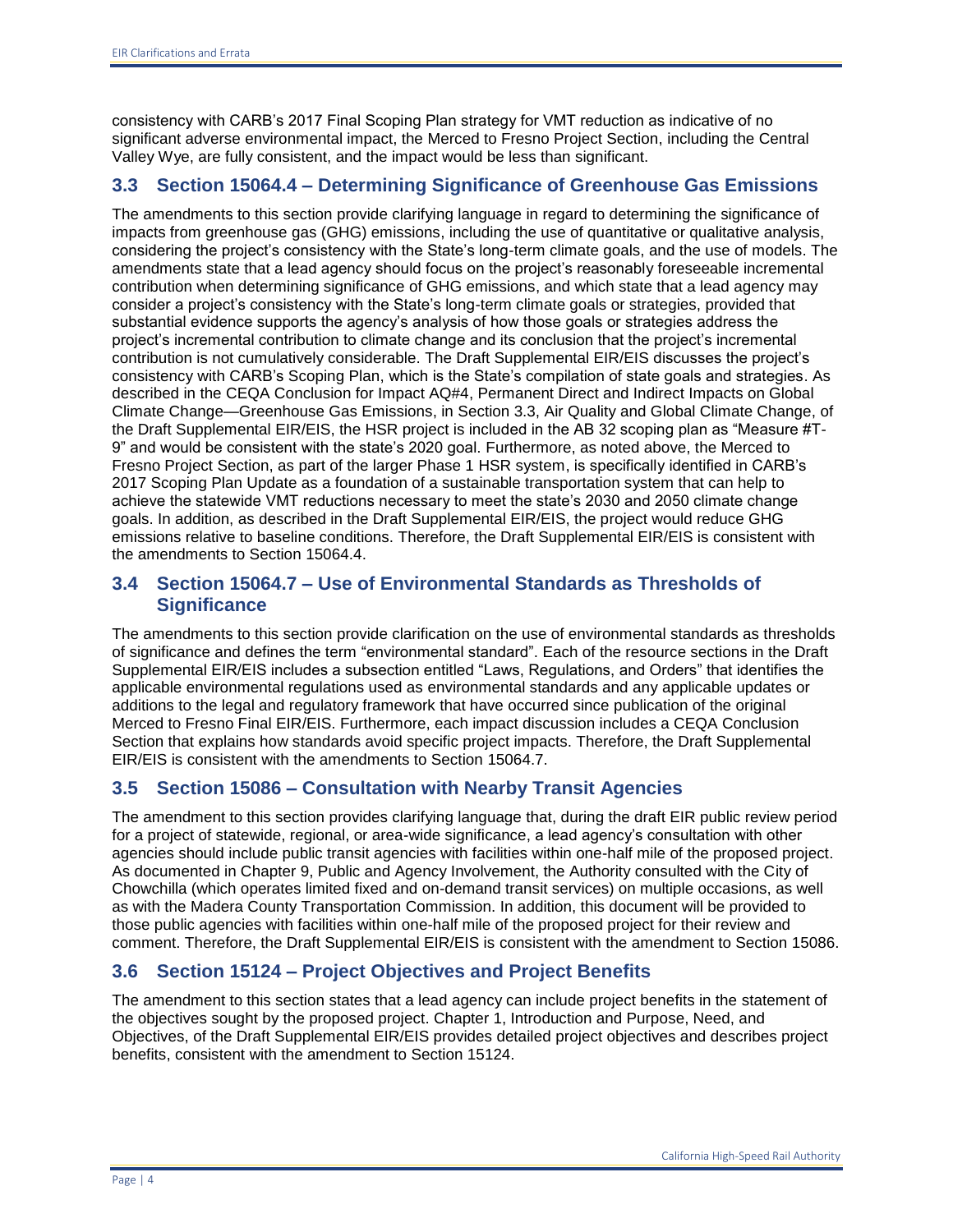# **3.7 Section 15125 – Environmental Setting and Baseline**

The amendments to this section clarify the EIR requirement to describe the existing environmental setting for the project and the use of existing or future conditions as the baseline for determining whether an impact is significant based on published CEQA case law. The amendments identify that a lead agency must generally identify existing conditions as they exist at the time of the notice of preparation but may also define existing conditions based on historic conditions or conditions expected when the project becomes operational provided these are supported with substantial evidence. The amendments specify that a lead agency may use projected future conditions as the sole baseline is substantial evidence demonstrates that use of existing conditions would either be misleading or without informative value to decision-makers and the public. The Draft Supplemental EIR/EIS identifies environmental conditions at the time the environmental analysis was commenced (i.e., 2015) for the purposes of the CEQA analysis. The discussion of certain topics (e.g., transportation, air quality, energy) also compares future conditions in 2040 with and without the project, consistent with the amendment to Section 15125.

# **3.8 Section 15126.2(a) – EIRs to be focused on impacts of project on the environment**

The amendments to Section 15126.2(a) revise it to reflect the California Supreme Court's decision in *California Building Industry Association v. Bay Area Air Quality Management District* (2015) 62 Cal.4th 369. In this decision, the Supreme Court held that "agencies subject to CEQA generally are not required to analyze the impact of existing environmental conditions on a project's future users or residents" but must analyze hazards that the project might cause or risk exacerbating by bringing development and people in the area affected.

In addition to providing clarifying language at Section 15126.2(a), the 2018 Guidelines Amendments included changes to the Appendix G Checklist in several topic areas, such as Geology and Soils and Hydrology and Water Quality, that help checklist users clarify whether a given project would result in a significant environmental impact.

As further detailed below in the topic-by-topic review of changes to the Appendix G Checklist, the Draft Supplemental EIR/EIS is consistent with the revised Section 15126.2(a) because it focuses on the project's effects on the environment, while also considering the potential for causing or exacerbating hazards.

# **3.9 Section 15126.2(b) – Energy Impacts**

Prior to the 2018 Guidelines Amendments, details regarding energy impact analysis were included in Appendix F of the CEQA Guidelines. The 2018 Guidelines Amendments added an "Energy" section to the Appendix G CEQA Checklist, which include the following questions regarding the potential energy impacts of a project:

### *Would the project:*

- *Result in potentially significant environmental impact due to wasteful, inefficient, or unnecessary consumption of energy resources, during project construction or operation?*
- *Conflict with or obstruct a state or local plan for renewable energy or energy efficiency?*

Section 3.6, Public Utilities and Energy, of the Draft Supplemental EIR/EIS fully addresses the energyrelated questions that have been added to Appendix G. Section 3.6 states that while there would be energy expended during construction, energy-saving measures have been incorporated into the alternatives that would minimize both electricity and fossil fuel consumption. Further, the energy used for construction would be temporary and not require an increase in peak- or base-load capacity for electricity and other forms of energy or additional long-term capacity for either fossil fuel or electricity energy. Energy used for construction would be fully offset within approximately 3 years of project operations. This is because high-speed rail is an energy-efficient mode of transportation and would provide a travel alternative that is less energy-intensive than other modes of transportation currently used for travel within the state, such as personal vehicles and commercial air flights. The Draft Supplemental EIR/EIS states that project operations of any of the Central Valley Wye alternatives would result in long-term energy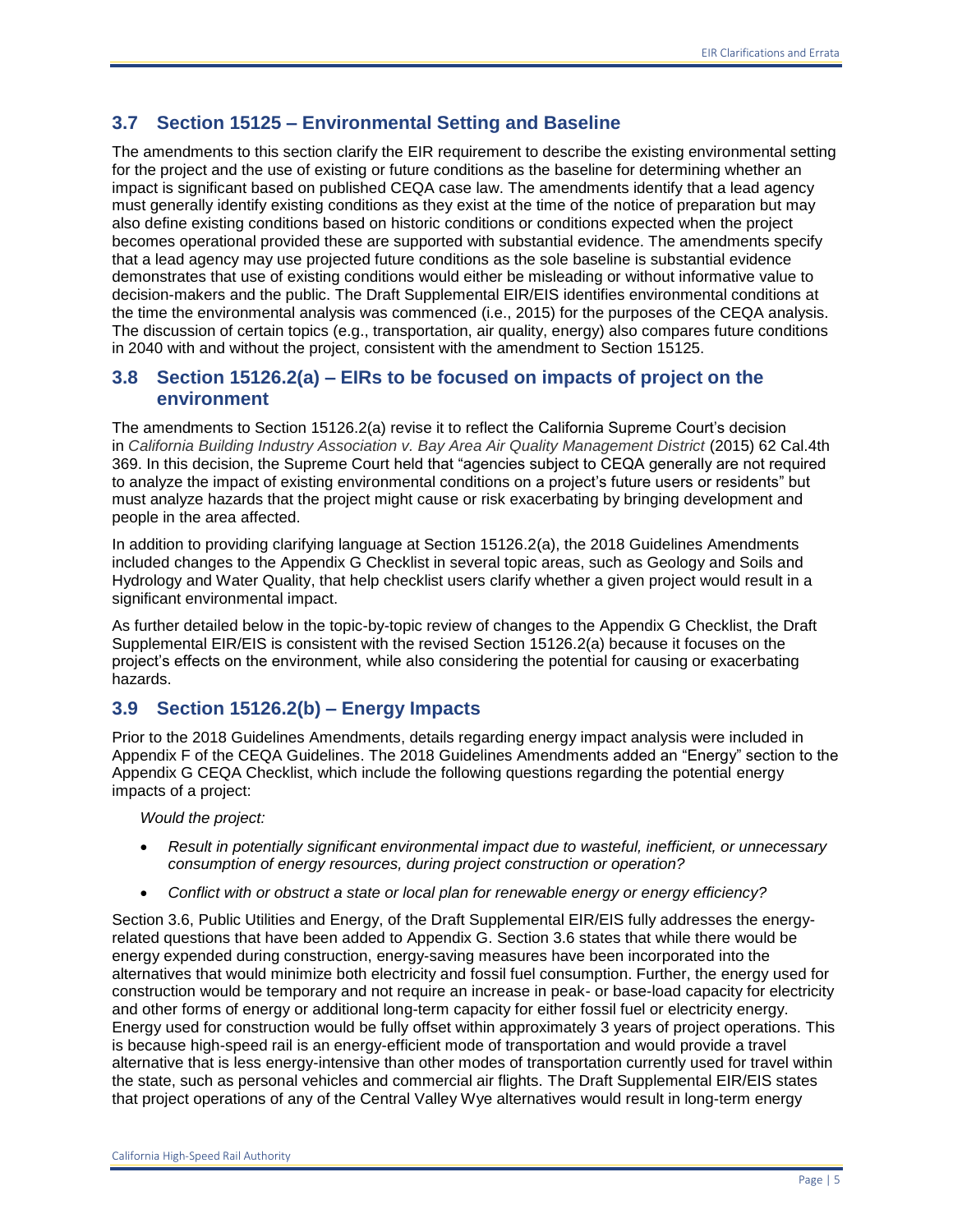savings. Accordingly, the Draft Supplemental EIR/EIS concludes that both construction and operations of any of the Central Valley Wye alternatives would result in a less-than-significant impact relative to energy consumption.

Section 3.6 of the Draft Supplemental EIR/EIS further states that the Merced to Fresno Section: Central Valley Wye would comply with State's Renewable Portfolio Standard Program, AB 1493, Title 24, and other regulations that govern renewable energy and energy efficiency. Section 3.6 also notes that some localities have policies encouraging renewable energy/energy efficiency and that none of the Central Valley Wye alternatives would conflict with these local policies. Therefore, the analysis and impact conclusions of Section 3.6 referenced above conform to the 2018 Guidelines Amendments concerning energy impacts.

# **3.10 Section 15126.4 – Use of Performance Standards as Mitigation**

The amendment to Section 15126.4 updates the CEQA Guidelines with published case law to allow for the specific details of a mitigation measure to be developed after project approval when it is impractical or infeasible to include those details during the environmental review, provided that the lead agency: (1) commits itself to the mitigation, (2) adopts specific performance standards the mitigation will achieve, and (3) identifies the types of potential actions that can feasibly achieve that performance standard. Where applicable, the Draft Supplemental EIR/EIS includes these requirements for mitigation measure details that cannot be predicted at this time: for example, noise mitigation measure NV-MM#3, Implement Proposed California High-Speed Rail Project Noise and Vibration Mitigation Guidelines, provides a detailed stepped approach to addressing noise impacts, including commitment to the mitigation, performance standards, and types of potential actions. Similarly, biological resources mitigation measure BIO-MM#3, Prepare and Implement a Habitat Mitigation Plan, provides a detailed approach to addressing impacts to the aquatic habitats for multiple special-status species, which includes specific requirements, performance standards and a range of potential actions. Therefore, the Draft Supplemental EIR/EIS is consistent with the revised Section 15126.4.

# **3.11 Section 15155 – Water Supply Analysis**

The amendment to this section provides clarification of water supply consultation and analysis for projects triggering water supply analyses where cities or counties serve as lead agencies, as described by the California Supreme Court in *Vineyard Area Citizens for Responsible Growth v. City of Rancho Cordova* (2007) 40 Cal.4th 412. Because the Authority is a state lead agency, this Guidelines Section does not apply. Nevertheless, the Authority has developed a water use assessment contained in Appendix 3.6-B, to support the discussion of the project's demand for water and the availability of water supplies that is consistent with the holding in *Vineyard Area Citizens for Responsible Growth* and the revised Section 15155.

# **3.12 Section 15370 – Definition of "mitigation" expanded to include conservation easements**

The amendment to this section clarifies that compensation can serve as mitigation and includes an example of establishing a conservation easement. The Draft Supplemental EIR/EIS identifies conservation easements as a form of compensatory mitigation in Chapter 3.7, Biological Resources and Wetlands, and Chapter 3.14, Agricultural Lands, consistent with the amendment definition.

# **3.13 Revisions to Appendix G Environmental Checklist**

The Draft Supplemental EIR/EIS uses the Appendix G environmental checklist questions as thresholds for determining the significance of impacts. The 2018 Guidelines Amendments made numerous text changes to the checklist within Appendix G of the CEQA Guidelines. The majority of these text changes are clarifications to address court interpretation of the CEQA statutes that have occurred over time. The Authority reviewed all of these text changes to the Appendix G environmental checklist and determined that language clarifications would not change the analysis and conclusions of the Draft Supplemental EIR/EIS. Checklist questions that were changed as a result of the 2018 Guidelines Amendments follow; deletions are depicted in bold strikeout text, and additions are depicted in bold underline text. For brevity,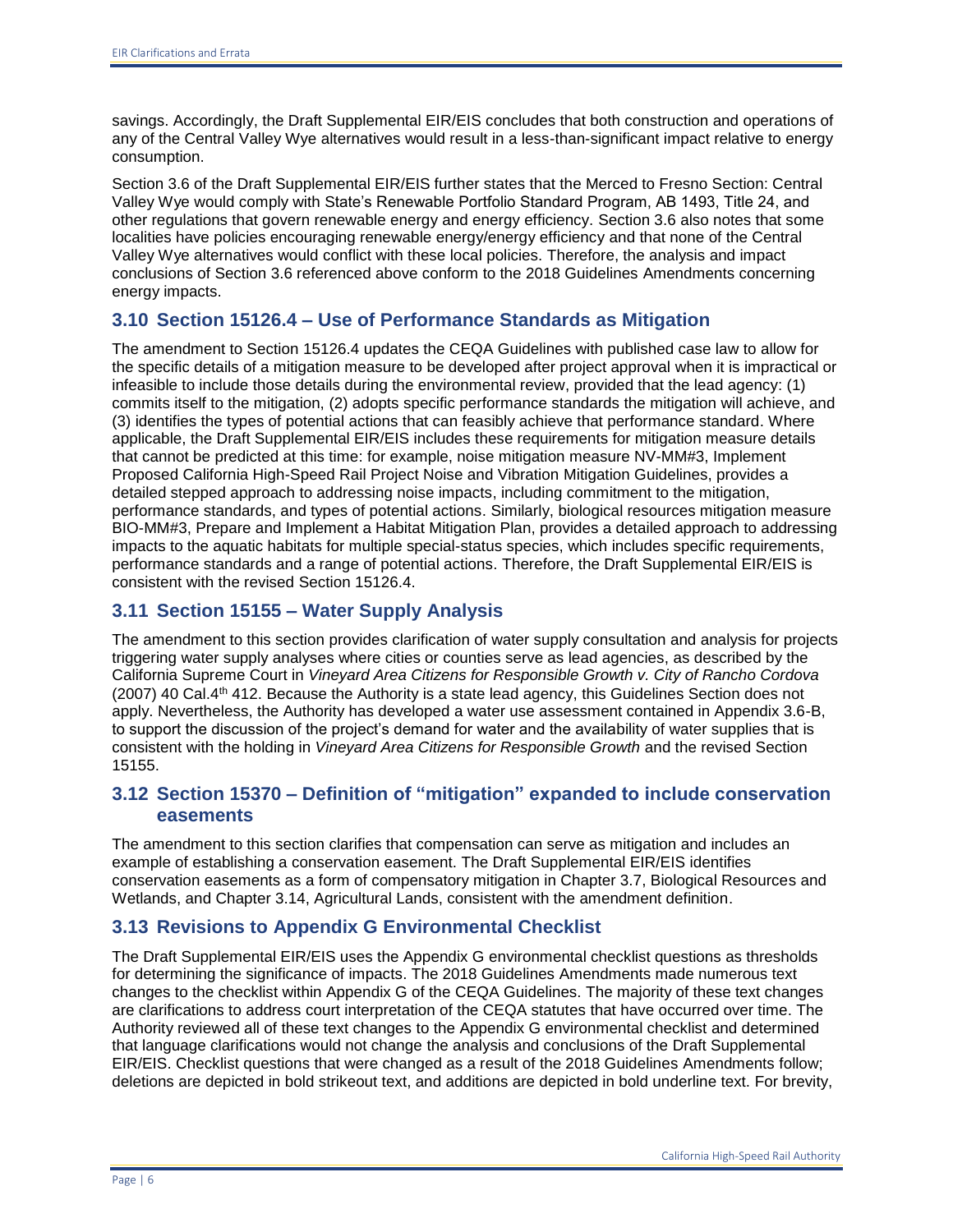only the revised Appendix G checklist questions are included. Following each summary of text changes is a discussion of the consistency of the Draft Supplemental EIR/EIS with the revision.

### I. AESTHETICS

*Except as provided in Public Resources Code Section 21099, W would the project:* 

*c) Substantially degrade the existing visual character or quality of public views of the site and its surroundings? (Public views are those that are experienced from publicly accessible vantage*  point). If the project is in an urbanized area, would the project conflict with applicable zoning *and other regulations governing scenic quality?*

This change clarified that evaluation of visual character or quality should be focused on public viewpoints and that analysis in urbanized areas should also evaluate conflicts with zoning and other regulations concerning scenic quality.

Section 3.16, Aesthetics and Visual Resources, of the Draft Supplemental EIR/EIS considers the potential for the project to result in temporary and permanent visual impacts. The analysis was based on a widely accepted methodology for assessing visual impacts established by the Federal Highway Administration. The analysis identified key viewpoints (KVPs) as representative of the different types of landscapes present within the visual resource area, and compares existing and simulated with-project conditions. Each of the KVPs are from public areas, namely local roads and highways in the project vicinity where project related elements are proposed to be added with one or more of the Central Valley Wye alternatives. The Central Valley Wye alternatives are located in non-urbanized areas, so the other part of the amendment is not relevant.

Because the KVPs exclusively examined public views, the analysis and impact conclusions of Section 3.16 conform to the revised Appendix G language concerning aesthetics and visual resources.

#### II. AIR QUALITY

*Where available, the significance criteria established by the applicable air quality management district or air pollution control district may be relied upon to make the following determinations.* 

*Would the project:*

### *b) Violate any air quality standard or contribute substantially to an existing or projected air quality violation?*

*c) Result in a cumulatively considerable net increase of any criteria pollutant for which the project*  region is non-attainment under an applicable federal or state ambient air quality standard *(including releasing emissions which exceed quantitative thresholds for ozone precursors)?*

*c d) Expose sensitive receptors to substantial pollutant concentrations?*

### *d e) Create objectionable Result in other emissions (such as those leading to odors or dust) adversely affecting a substantial number of people?*

The elimination of prior language in sub (b) was to eliminate duplication with sub (a), which already asks whether the project would conflict with or obstruct implementation of the applicable air quality plan. The language on odor was revised to focus on a project's potential to cause adverse impacts to a substantial number of people, rather than on the potential for the project to cause a subjective "objectionable" odor.

Section 3.3, Air Quality and Global Climate Change, of the Draft Supplemental EIR/EIS, considers impacts to air quality and the potential to conflict with or obstruct implementation of air quality plans, including by violating air quality standards or well resulting in a cumulatively considerable net increase in criteria pollutants. The slight revision to the Appendix G checklist questions for these topics do not change the analysis.

The Draft Supplemental EIR/EIS does not include a detailed analysis of odors from operations of the Central Valley Wye alternatives because the potential for that type of impact has not changed from that which was described in the Merced to Fresno Final EIR/EIS (Authority and FRA 2012: page 3.3-71). That analysis considered the issue of odors broadly in terms of nearby sensitive land uses, and the revision to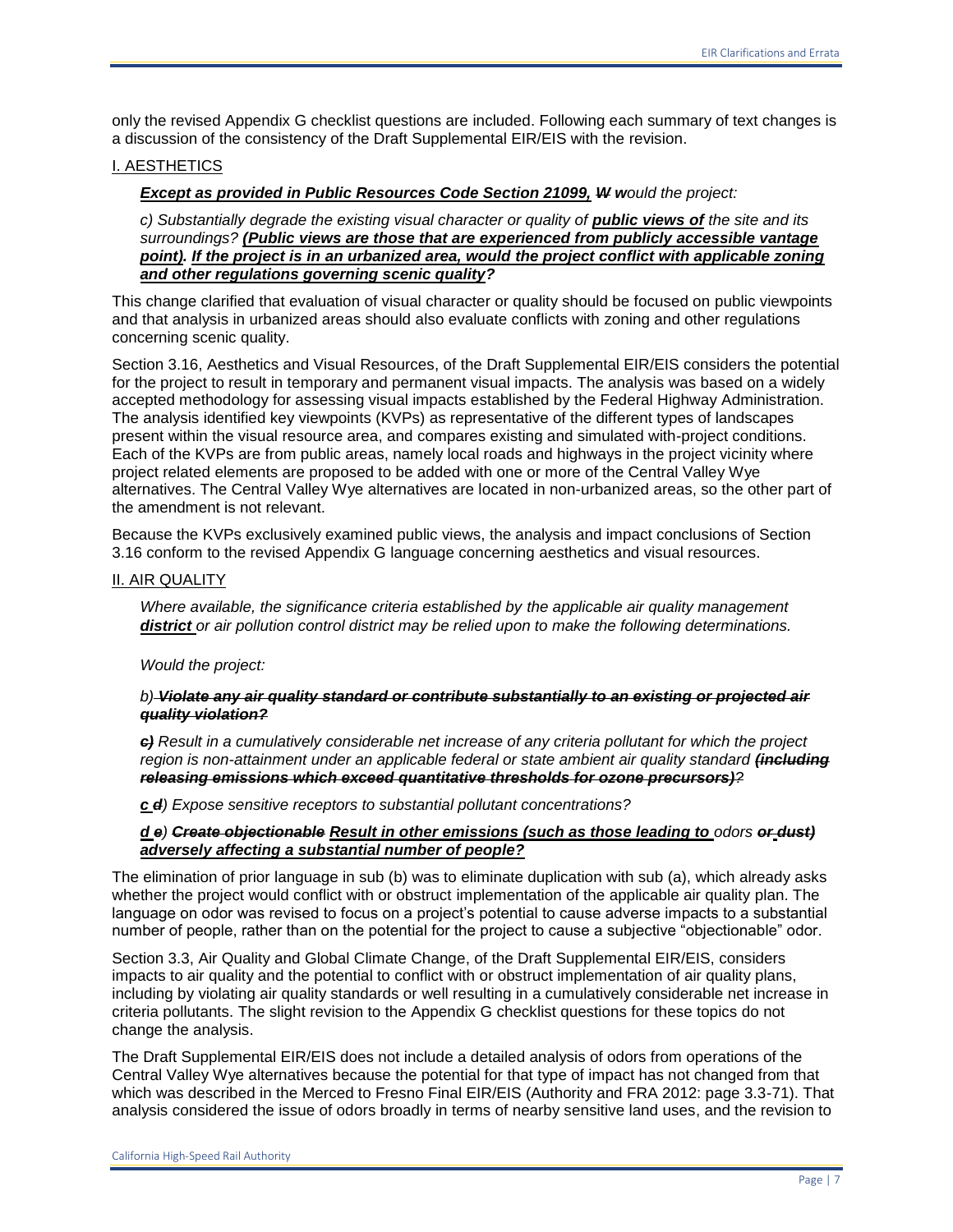the Appendix G checklist would not change that prior analysis. Therefore, the analysis and conclusions in Section 3.3 are consistent with the revised Appendix G language for air quality.

### VI. BIOLOGICAL RESOURCES

#### *Would the project:*

*c) Have a substantial adverse effect on state or federally protected wetlands as defined by Section 404 of the Clean Water Act (including, but not limited to, marsh, vernal pool, coastal, etc.) through direct removal, filling, hydrological interruption, or other means?*

The only change in these checklist questions was to add that analysis should consider potential impacts to both state and federally protected wetlands. Section 3.7, Biological Resources and Wetlands, of the Draft Supplemental EIR/EIS, considers both waters of the state and federally protected wetlands on page 3.7-25 under the section concerning Aquatic Resource Delineation and California Rapid Assessment Method for Wetlands and Riparian Areas. Therefore, the analysis and conclusions in Section 3.7 are consistent with the revised Appendix G language for biological resources.

### V. CULTURAL RESOURCES

*Would the project:* 

*a) Cause a substantial adverse change in the significance of a historical resource pursuant to as defined in § 15064.5?* 

### *c) Directly or indirectly destroy a unique paleontological resource or site or unique geologic feature?*

### *C d) Disturb any human remains, including those interred outside of dedicated cemeteries*

These changes clarified that Guidelines Section 15064.5 does more than provide a definition of historical resources, but also provides detailed criteria to use in considering whether a project could cause a substantial adverse change in such a resource. Section 3.17, Cultural Resources, of the Draft Supplemental EIR/EIS, specifically subsection 3.17.5.4, Determining Significance Under CEQA, draws definitions of historic resources, impact criteria, and significance evaluation from the whole of CEQA Guidelines Section 15064.5, which was unchanged by the 2018 Guidelines Amendments.

In addition, these changes relocated the consideration of potential impacts to paleontological resources from the heading of "Cultural Resources" to "Geology and Soils." Per the current version of the Authority's *Environmental Methodology Guidelines* (first adopted in 2007, with major updates in 2009, 2010, and 2014), paleontological resource impacts are considered as part of the Geology and Soils analysis, consistent with the 2018 Guidelines Amendments. Based on the foregoing, the analysis and conclusions in Section 3.17 are consistent with the revised Appendix G language on cultural resources.

### VI. ENERGY

As noted in the above discussion of changes to Guidelines Section 15126.2(b), Section 3.6, Public Utilities and Energy, of the Draft Supplemental EIR/EIS, fully addresses the new questions added to the Appendix G checklist as a result of the 2018 Guidelines Amendments.

#### VI. GEOLOGY AND SOILS

*Would the project:* 

*a) Expose people or structures to Directly or indirectly cause potential substantial adverse effects, including the risk of loss, injury, or death involving:* 

*i) Rupture of a known earthquake fault, as delineated on the most recent Alquist-Priolo Earthquake Fault Zoning Map issued by the State Geologist for the area or based on other substantial evidence of a known fault? Refer to Division of Mines and Geology Special Publication 42.* 

- *ii) Strong seismic ground shaking?*
- *iii) Seismic-related ground failure, including liquefaction?*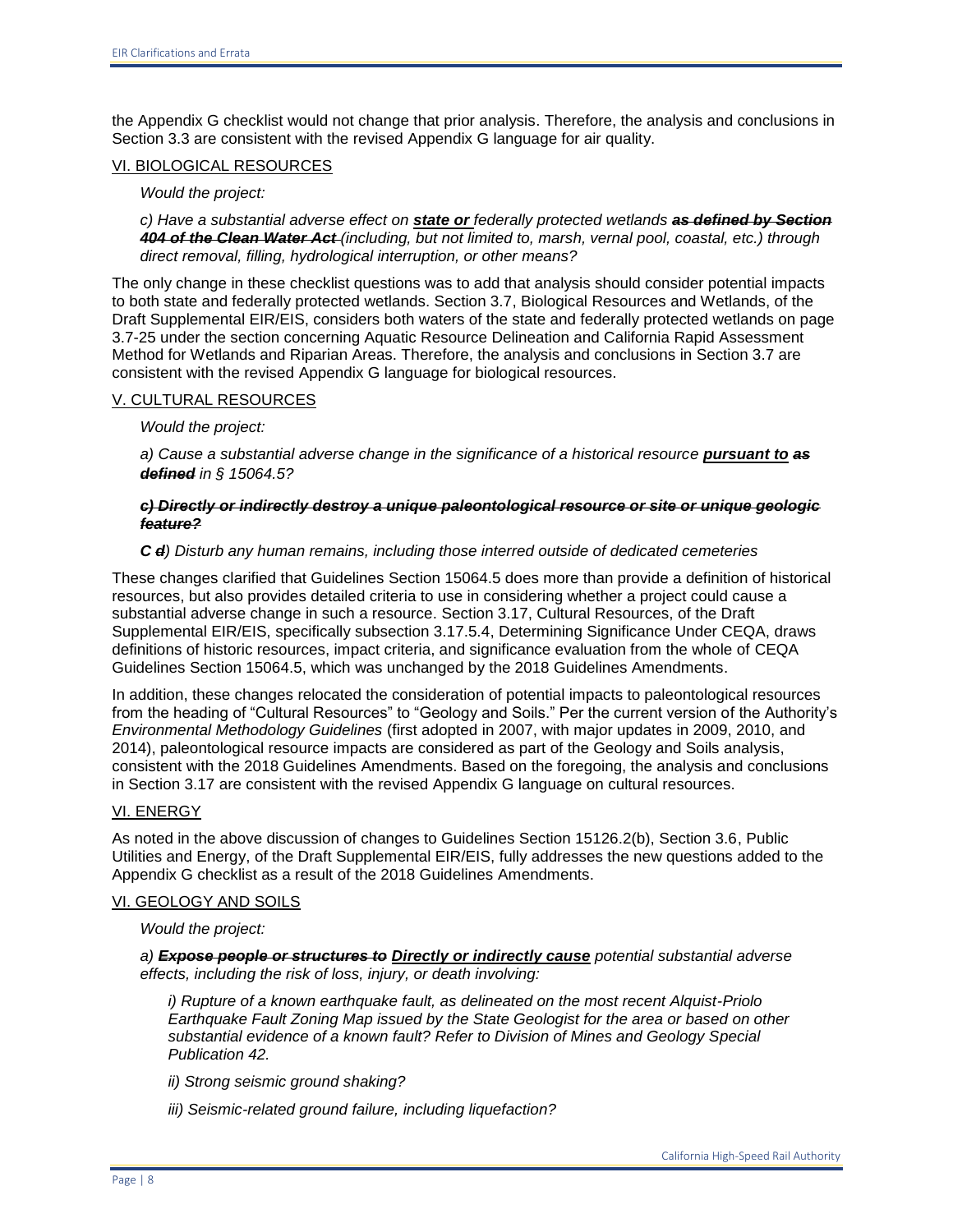# *iv) Landslides?*

*d) Be located on expansive soil, as defined in Table 18-1-B of the Uniform Building Code (1994), creating substantial direct or indirect risks to life or property?* 

### *f) Directly or indirectly destroy a unique paleontological resource or site or unique geologic feature?*

The changes to these checklist questions were intended to reflect that agencies must consider direct and indirect impacts to geology and soils resources, and to help lead agencies better focus their analyses on whether a given project would cause or worsen seismic risks (as opposed to impacts of existing geology and soils on the project). In addition, the evaluation of paleontological resource impacts was moved from the cultural resource section to the Geology and Soils section.

As set forth in Section 3.9, Geology, Soils, Seismicity, and Paleontological Resources, of the Draft Supplemental EIR/EIS, the methodology considered in the analysis takes into account both primary and secondary seismic impacts in assessing the project's impacts and therefore considers both direct and indirect impacts associated with the project's impacts related to geology, soils, and seismicity.

Section 3.9 of Draft Supplemental EIR/EIS does analyze the potential exposure of HSR passengers, employees, and structures to existing geological and soil hazards, which is technically an analysis of the impact of the environment on the project. While such questions about the impact of the environment on the project were deleted from Appendix G per the *CBIA v. BAAQMD* California Supreme Court ruling, the document concludes that the project would not result in significant impacts to HSR passengers, employees, or structures due to risks from existing geological or soil hazards, and thus the document does not identify any CEQA impacts due to impacts of the environment on the project and thus is consistent with the change in Appendix G.

Section 3.9 also includes analysis and conclusions relative to the project's potential impacts on paleontological resources consistent with checklist question that had been relocated within Appendix G from the Cultural Resources subsection. Based on the foregoing, the analysis and conclusions in Section 3.9 are consistent with the revised Appendix G language on geology and soils.

## IX. HAZARDS AND HAZARDOUS MATERIALS

*Would the project:* 

*e) For a project located within an airport land use plan or, where such a plan has not been adopted,*  within two miles of a public airport or public use airport, would the project result in a safety hazard **or** *excessive noise for people residing or working in the project area?* 

### **f***) For a project within the vicinity of a private airstrip, would the project result in a safety hazard for people residing or working in the project area?*

*g) Impair implementation of or physically interfere with an adopted emergency response plan or emergency evacuation plan?* 

*h g) Expose people or structures, either directly or indirectly, to a significant risk of loss, injury or death involving wildland fires, including where wildlands are adjacent to urbanized areas or where residences are intermixed with wildlands?* 

The above changes to some of the hazards questions in the Appendix G checklist clarify that a project's proximity to an airport can create an impact related to excessive noise, delete the prior question concerning safety hazards near private airstrips, and delete language in relation to wildland fire hazards.

Section 3.11, Safety and Security, of the Draft Supplemental EIR/EIS, identifies several airports and airstrips within two miles of the Central Valley Wye alternatives. Moreover, Section 3.4, Noise and Vibration, assesses the potential for the project to cause noise or vibration impacts. The analysis in Section 3.4 takes into account existing and with-project noise levels in the resource study area, which would include noise associated with existing airports and airstrips, among other noise sources, such as roadways, existing rail operations, and existing agricultural operations. Therefore, the conclusions in Section 3.4 fully account for the potential noise and vibration effects of construction and operations of the Central Valley Wye alternatives. In addition, the Central Valley Wye alternatives would not add new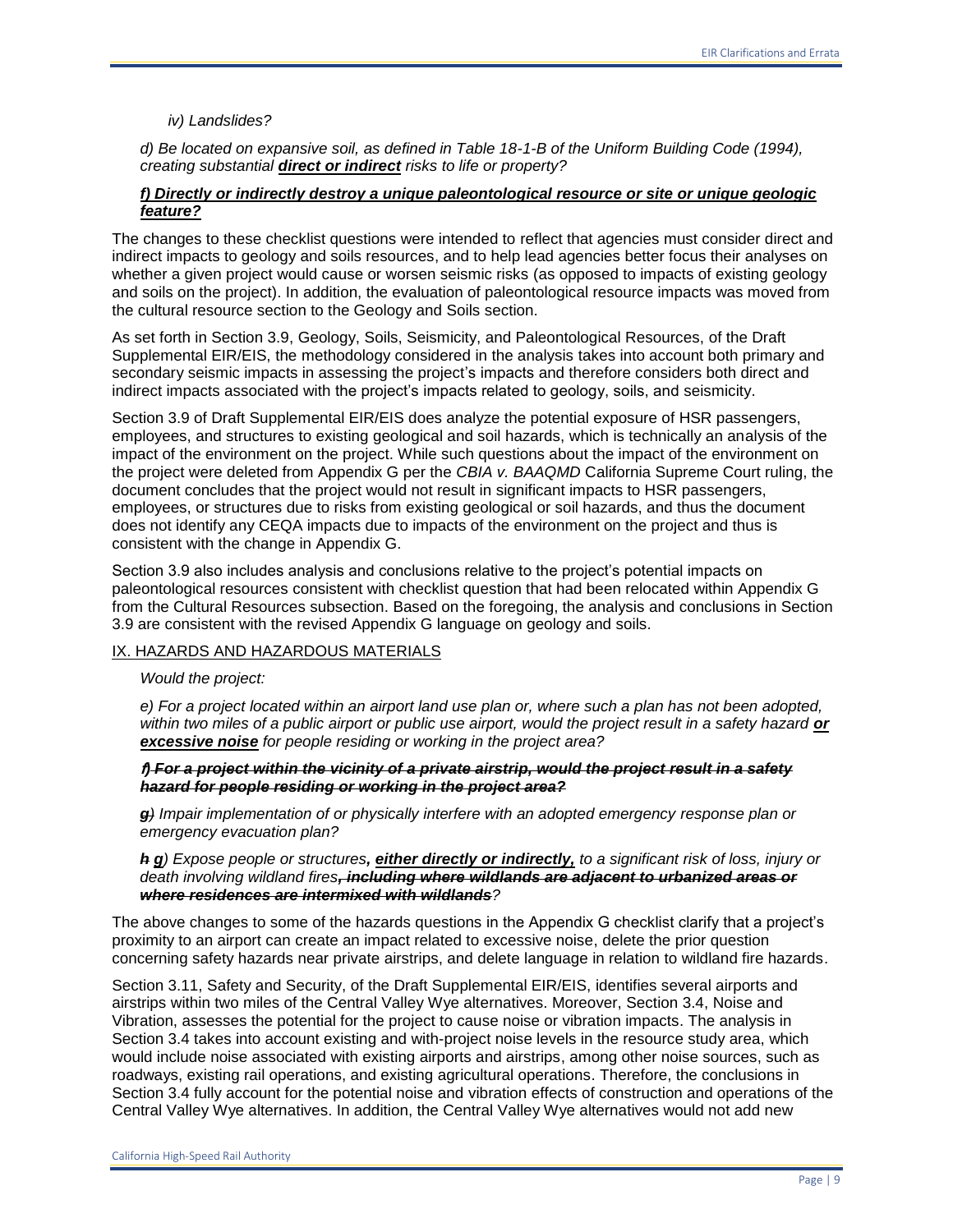noise-sensitive receptors and would thus have no potential to increase the number of people near airports/airstrips who could be exposed to excessive noise from airport/airstrip operations.

Regarding safety hazards and private airstrips, Section 3.11 of the Draft Supplemental EIR/EIS does analyze potential safety in the vicinity of private airstrips and concludes that the Central Valley Wye alternatives would not result in any such impacts.

With regard to the changes concerning potential direct or indirect exposure of people or structures to wildland fires, other changes to the Appendix G checklist questions included the addition of a new subsection XX entitled "Wildfire." Please see the discussion under subsection XX, Wildfire below, which provides further detail on how the document addressed potential wildfire risks within Section 3.11. Section 3.11 of the Draft Supplemental EIR/EIS documents that the project is outside any very high or high fire hazard severity zones and would be constructed and operated in an area defined by actively farmed land, further limiting fire risk exposure. Based on the foregoing, the analysis and conclusions in Sections 3.4 and 3.11 are consistent with the revised Appendix G language on hazards.

### X. HYDROLOGY AND WATER QUALITY

*Would the project:* 

*a) Violate any water quality standards or waste discharge requirements or otherwise substantially degrade surface or ground water quality?* 

*b) Substantially deplete decrease groundwater supplies or interfere substantially with groundwater recharge such that the project may impede sustainable groundwater management of the basin there would be a net deficit in aquifer volume or a lowering of the local groundwater table level (e.g., the production rate of pre-existing nearby wells would drop to a level which would not support existing land uses or planned uses for which permits have been granted)?* 

*c) Substantially alter the existing drainage pattern of the site or area, including through the alteration of the course of a stream or river or through the addition of impervious surfaces, in a manner which would:* 

*(i) result in substantial erosion or siltation on- or off-site;*

*(ii) substantially increase the rate or amount of surface runoff in a manner which would result in flooding on- or offsite;* 

*(iii) create or contribute runoff water which would exceed the capacity of existing or planned stormwater drainage systems or provide substantial additional sources of polluted runoff; or* 

*(iv) impede or redirect flood flows?* 

*d) In flood hazard, tsunami, or seiche zones, risk release of pollutants due to project inundation?* 

*e) Conflict with or obstruct implementation of a water quality control plan or sustainable groundwater management plan?* 

*d) Substantially alter the existing drainage pattern of the site or area, including through the alteration of the course of a stream or river, or substantially increase the rate or amount of surface runoff in a manner which would result in flooding on- or off-site?* 

*e) Create or contribute runoff water which would exceed the capacity of existing or planned stormwater drainage systems or provide substantial additional sources of polluted runoff?* 

*f) Otherwise substantially degrade water quality?* 

*g) Place housing within a 100-year flood hazard area as mapped on a federal Flood Hazard Boundary or Flood Insurance Rate Map or other flood hazard delineation map?* 

*h) Place within a 100-year flood hazard area structures which would impede or redirect flood flows?*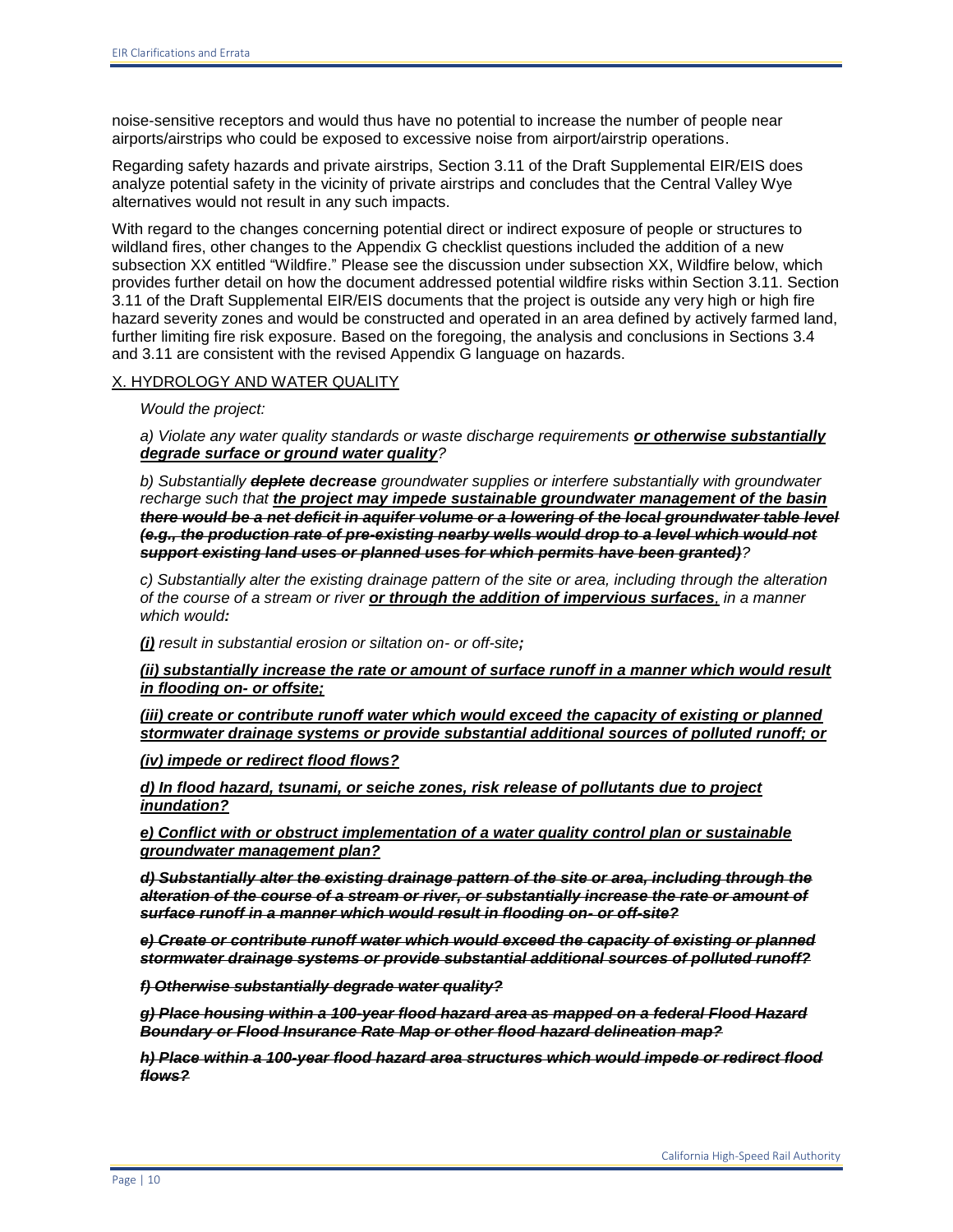## *i) Expose people or structures to a significant risk of loss, injury or death involving flooding, including flooding as a result of the failure of a levee or dam?*

#### *j) Inundation by seiche, tsunami, or mudflow?*

These changes were intended to consolidate and clarify questions on the Appendix G checklist concerning water quality and the potential of project elements, including impervious surfaces, to have hydrology related effects. The changes also clarify that the assessment of groundwater impacts should take the sustainable management of groundwater basins into account. In addition, the changes eliminate several prior questions that concerned impacts of the environment on a project, which were determined to no longer be CEQA impacts per the *CBIA vs. BAAQMD* California Supreme Court ruling.

As set forth in Section 3.8, Hydrology and Water Resources, of the Draft Supplemental EIR/EIS, the analysis investigates the potential for the project to violate water quality standards, violate waste discharge requirements, or otherwise substantially degrade water quality. Section 3.8 references the 2014 Sustainable Groundwater Management Act and further states that the groundwater basins in the area have been in a state of critical overdraft. Section 3.8 concludes that construction and operations of any of the Central Valley Wye alternatives would have a less-than-significant impact to groundwater resources because the alternatives would have minimal interference with groundwater recharge, would draw groundwater only for construction, and would result in some lands being taken out of agricultural use and thus reducing draws on local groundwater resources during operations. In addition, the analysis in Section 3.8 considers the potential for new impervious surfaces as a result of the Central Valley Wye alternatives to contribute to related hydrology and water quality effects.

Section 3.8 of the Draft Supplemental EIR/EIS does analyze the potential exposure of HSR passengers, employees, and structures to flooding and related risks, which is technically an analysis of the impact of the environment on the project. While such questions about the impact of the environment on the project were deleted from Appendix G per the *CBIA v. BAAQMD* California Supreme Court ruling, the document concludes that the project would not result in significant impacts to HSR passengers, employees, or structures due to flooding or related risks, and thus the document does not identify any CEQA impacts due to impacts of the environment on the project and thus is not inconsistent with the change in Appendix G. Based on the foregoing, the analysis and conclusions in Section 3.8 are consistent with the revised Appendix G language on hydrology.

#### XI. LAND USE AND PLANNING

#### *Would the project:*

*b)* **Cause a significant environmental impact due to a conflict with any applicable land use plan,** *policy, or regulation of an agency with jurisdiction over the project (including, but not limited to the general plan, specific plan, local coastal program, or zoning ordinance) adopted for the purpose of avoiding or mitigating an environmental effect?* 

#### *c) Conflict with any applicable habitat conservation plan or natural community conservation plan?*

The changes above clarify that a mere conflict with a pertinent plan or policy is not itself a significant environmental impact and that a CEQA evaluation must determine whether any such conflicts would cause a significant environmental impact. In addition, the changes deleted the prior question about HCPs and NCCPs as redundant to a question in the Biological Resources section.

Section 3.13, Land Use and Planning, of the Draft Supplemental EIR/EIS notes the review of all pertinent federal and state laws, as well as local plans and policies. The document notes that the project would be consistent with all federal and state laws. While the Authority as a state agency is not required to comply with local plans and policies, Section 3.13 includes a review of such plans and policies. Section 3.13 notes that the Central Valley Wye alternatives would be inconsistent with a number of city and county policies concerning the potential conversion of agricultural land to non-farm uses. Section 3.14, Agricultural Farmland, fully analyses the potential for the Central Valley Wye alternatives to result in significant environmental effects to farmland because the alternatives would convert farmland to a transportation use.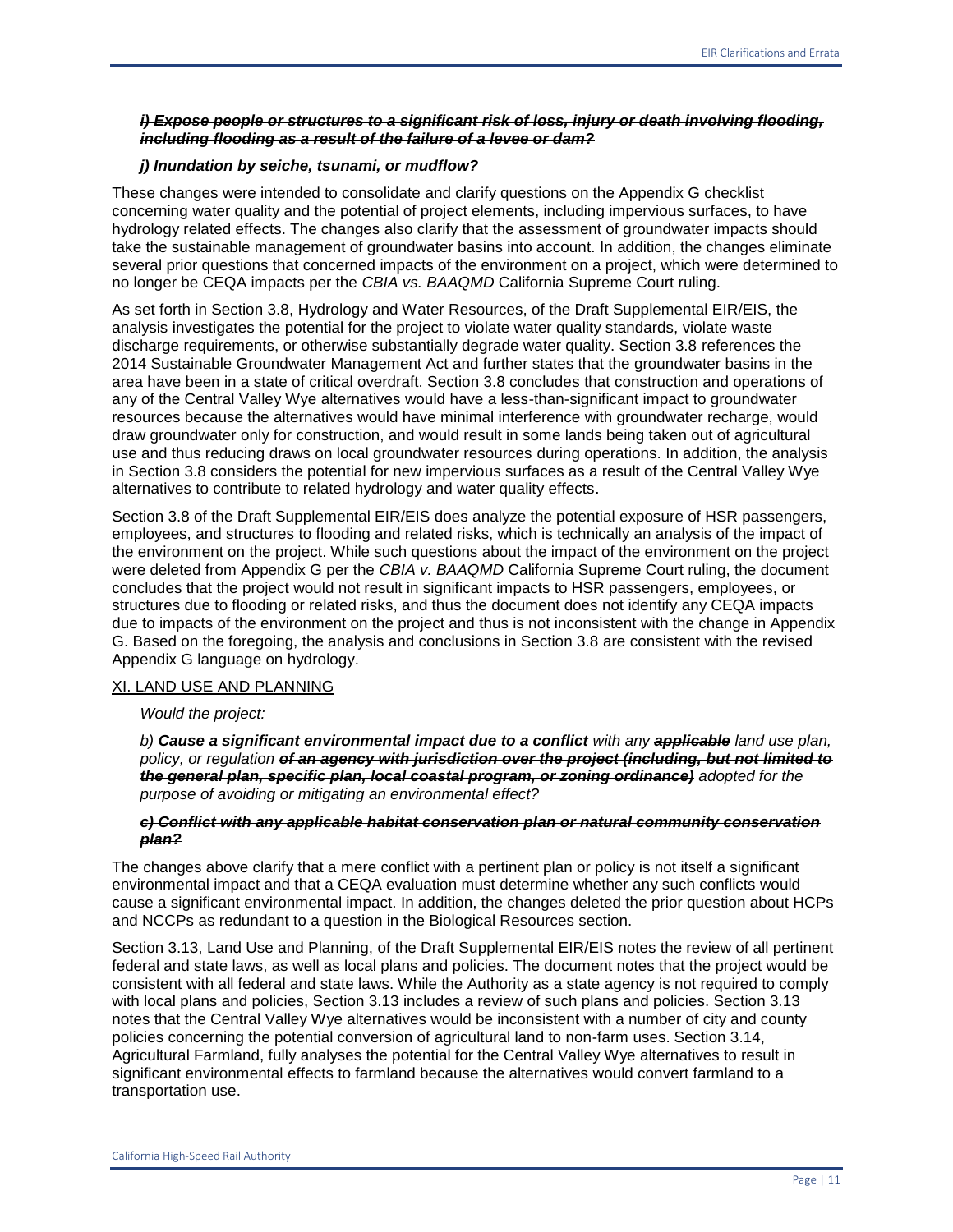Because Section 3.13 and 3.14 collectively address policy conflicts and resultant significant environmental effects, the analysis and conclusions in Sections 3.13 and 3.14 is consistent with the revised Appendix G language on land use.

### XIII. NOISE

*Would the project result in:* 

*a) Exposure of persons to or gGeneration of a substantial temporary or permanent increase in ambient noise levels in the vicinity of the project in excess of standards established in the local general plan or noise ordinance, or applicable standards of other agencies?* 

*b) Exposure of persons to or g Generation of excessive groundborne vibration or groundborne noise levels?* 

*c) A substantial permanent increase in ambient noise levels in the project vicinity above levels existing without the project?* 

*d) A substantial temporary or periodic increase in ambient noise levels in the project vicinity above levels existing without the project?* 

*e) For a project located within the vicinity of a private airstrip or an airport land use plan or, where such a plan has not been adopted, within two miles of a public airport or public use airport, would the project expose people residing or working in the project area to excessive noise levels?* 

### *f) For a project within the vicinity of a private airstrip, would the project expose people residing or working in the project area to excessive noise levels?*

The changes above are intended to help lead agencies focus their analyses on the potential for a given project to generate new sources of noise. The changes deleted two checklist questions considering whether a project could result in a substantial permanent or temporary increase in ambient noise levels. The changes consolidated two checklist questions concerning airports and airstrips, allowing for greater efficiency in developing checklist responses. In addition, the changes eliminate several prior questions that concerned impacts of the environment on a project, which were determined to no longer be CEQA impacts per the *CBIA v. BAAQMD* California Supreme Court ruling.

Section 3.4, Noise and Vibration, of the Draft Supplemental EIR/EIS contains an analysis of the project's noise and vibration impacts based on methodologies appropriate for a large-scale project such as the construction and operation of high-speed passenger rail. While the Draft Supplemental EIR/EIS does identify the previous version of checklist questions as the basis for determining CEQA significance, the nature of the high-speed rail project as well as the chosen methodologies focus the analysis on the potential for each of the Central Valley Wye alternatives to generate noise and vibration during both construction and operational phases, which is consistent with the 2018 Guidelines amendments. None of the Central Valley Wye alternatives would add people or buildings; therefore, the analysis in Section 3.4 was not focused on whether the project would expose **new** people to existing noise and vibration (which would be a non-CEQA issue of the impact of the environment on the project), but instead on the potential for the Central Valley Wye alternatives to generate new sources of noise and vibration that would potentially expose **existing** people and buildings to significant increases in noise and vibration (which remains a CEQA issue).

While the 2018 Guidelines Amendments consolidated two questions related to air operations under the heading of noise, the amendments retain a similar question under the heading of hazards and hazardous materials (see the discussion of "Hazards and Hazardous Materials" above and the discussion of consideration of potential impacts related to proximity to airports and airstrips). The Draft Supplemental EIR/EIS consolidates all airport and airstrip related questions within Section 3.11, Safety and Security. Based on the foregoing, the analysis and conclusions in Sections 3.4 and 3.11 are consistent with the revised Appendix G language on noise.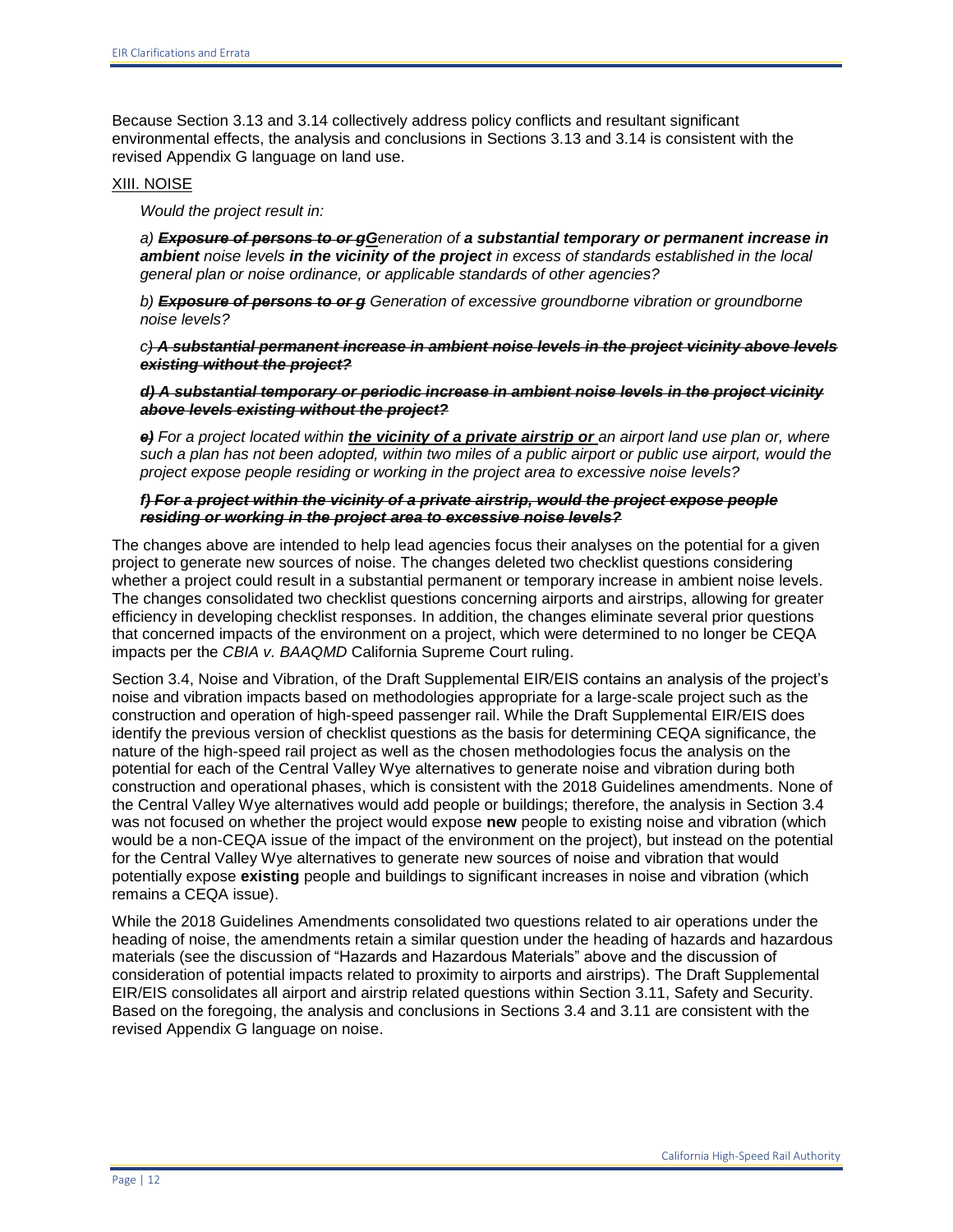#### XIV. POPULATION AND HOUSING

#### *Would the project:*

*a) Induce substantial unplanned population growth in an area, either directly (for example, by proposing new homes and businesses) or indirectly (for example, through extension of roads or other infrastructure)?* 

*b) Displace substantial numbers of existing people or housing, necessitating the construction of replacement housing elsewhere?* 

#### *c) Displace substantial numbers of people, necessitating the construction of replacement housing elsewhere?*

The changes above are intended to help lead agencies focus their analyses on the potential for projects to result in growth not previously accounted for such as in an adopted general plan or specific plan or similar adopted document. The changes above also consolidated the two checklist questions concerning displacement into a single question.

Section 3.18, Regional Growth, of the Draft Supplemental EIR/EIS considers the growth-inducing potential of the Central Valley Wye alternatives. Because the Central Valley Wye alternatives considered in the Draft Supplemental EIR/EIS do not include any interfaces with the public (such as stations) or a maintenance facility that could generate permanent employment, the analysis in Section 3.18 refers back to the regional growth context and conclusions from the Merced to Fresno Final EIR/EIS, from which the need for a supplemental Central Valley Wye analysis was initiated. Both the Merced to Fresno Final EIR/EIS as well as the Draft Supplemental EIR/EIS examine historical population and employment trends as well as future projections for each based on state, regional, and local data. Both the Merced to Fresno Final EIR/EIS as well as the Draft Supplemental EIR/EIS for the Central Valley Wye alternatives set forth conclusions about the potential for various alternatives to induce growth in excess of what is planned or projected for the region.

Section 3.12, Socioeconomics and Communities, of the Draft Supplemental EIR/EIS provides a complete analysis of the potential for the Central Valley Wye alternatives to displace residences (people), as well as commercial and industrial businesses, agricultural operations, and community/public facilities. Because Sections 3.12 and 3.18 collectively address the potential for unplanned growth inducement as well as displacements of people and housing, the analysis and conclusions in Sections 3.12 and 3.18 are consistent with the revised Appendix G language on population growth.

### XVII. TRANSPORTATION**/TRAFFIC**

#### *Would the project:*

*a) Conflict with a an applicable program plan, ordinance or policy establishing measures of effectiveness for the performance of addressing the circulation system, including transit, roadway, bicycle and pedestrian facilities? taking into account all modes of transportation including mass transit and non-motorized travel and relevant components of the circulation system, including but not limited to intersections, streets, highways and freeways, pedestrian and bicycle paths, and mass transit?* 

*b) Would the project conflict or be inconsistent with CEQA Guidelines section 15064.3, subdivision (b)? Conflict with an applicable congestion management program, including, but not limited to level of service standards and travel demand measures, or other standards established by the county congestion management agency for designated roads or highways?* 

## *c) Result in a change in air traffic patterns, including either an increase in traffic levels or a change in location that results in substantial safety risks?*

*d) Substantially increase hazards due to a geometric design feature (e.g., sharp curves or dangerous intersections) or incompatible uses (e.g., farm equipment)?* 

*e d) Result in inadequate emergency access?*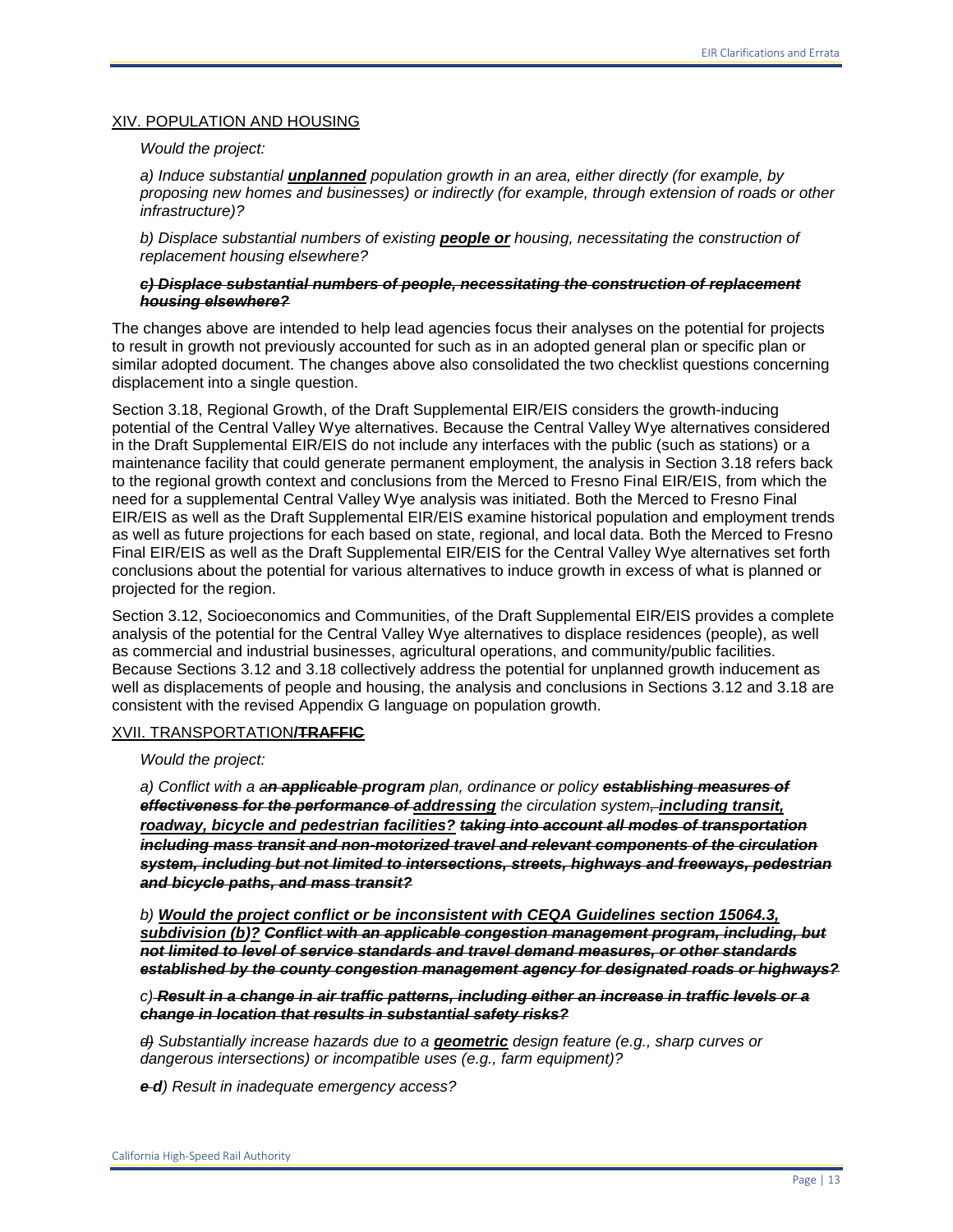# *f) Conflict with adopted policies, plans, or programs regarding public transit, bicycle, or pedestrian facilities, or otherwise decrease the performance or safety of such facilities?*

The changes to these checklist questions are largely associated with the addition of CEQA Guidelines Section 15064.3 as part of the 2018 Guideline Amendments. This new section states that VMT is generally the most appropriate metric to assess transportation impacts and that projects that reduce VMT should be presumed to cause a less than significant impact. The 2018 Guidelines Amendments state that a project's effect on automobile delay (most commonly analyzed in terms of "level of service" or LOS) shall not be characterized as a significant environmental impact. The guideline amendment states that a lead agency may elect to be governed by the provisions immediately, but that beginning on July 1, 2020, the provisions shall apply statewide. Please see the discussion above regarding the addition of Section 15064.3, which notes that the Central Valley Wye alternatives (as part of the statewide HSR system) would substantially reduce VMT and are therefore consistent with this Guideline amendment.

The checklist changes above also reflect the clarification that the assessment of a project's design to increase transportation hazards is best focused on that project's potential to introduce hazardous geometric elements. Section 3.11, Safety and Security, of the Draft Supplemental EIR/EIS, includes an analysis of the potential for the Central Valley Wye alternatives to cause both temporary (i.e., construction-period) and permanent (operations) hazards to motorists, pedestrians, and bicyclists, such as might result from project-related roadway realignment, bridges and structures, and other elements. Further, as stated in Section 3.2, Transportation, each of the Central Valley Wye alternatives would be fully grade-separated and therefore would have no effects on any other form of transportation once operational.

Because Sections 3.2 and 3.11 demonstrate consistency with VMT reduction and with other changes to the transportation checklist questions, the analysis and conclusions in Sections 3.2 and 3.11 are consistent with the revised Appendix G language on transportation.

### XIX. UTILITIES AND SERVICE SYSTEMS

*Would the project:* 

### *a) Exceed wastewater treatment requirements of the applicable Regional Water Quality Control Board?*

*b) Require or result in the relocation or construction of new or expanded water, or wastewater treatment or storm water drainage, electric power, natural gas, or telecommunications facilities or expansion of existing facilities, the construction or relocation of which could cause significant environmental effects?* 

*c) Require or result in the construction of new storm water drainage facilities or expansion of existing facilities, the construction of which could cause significant environmental effects?* 

*b d) Have sufficient water supplies available to serve the project and reasonably foreseeable future development during normal, dry and multiple dry years from existing entitlements and resources, or are new or expanded entitlements needed?* 

*c e) Result in a determination by the wastewater treatment provider which serves or may serve the project that it has adequate capacity to serve the project's projected demand in addition to the provider's existing commitments?* 

*d f) Generate solid waste in excess of State or local standards, or in excess of the capacity of local infrastructure, or otherwise impair the attainment of solid waste reduction goals? Be served by a landfill with sufficient permitted capacity to accommodate the project's solid waste disposal needs?* 

*e g) Comply with federal, state, and local management and reduction statutes and regulations related to solid waste?* 

The 2018 Guidelines Amendments provided many clarifying changes to the Appendix G checklist utilities questions. Regarding wastewater, the changes consolidated previously duplicative questions concerning assessment of water quality related questions from two checklist sections (Utilities and Hydrology and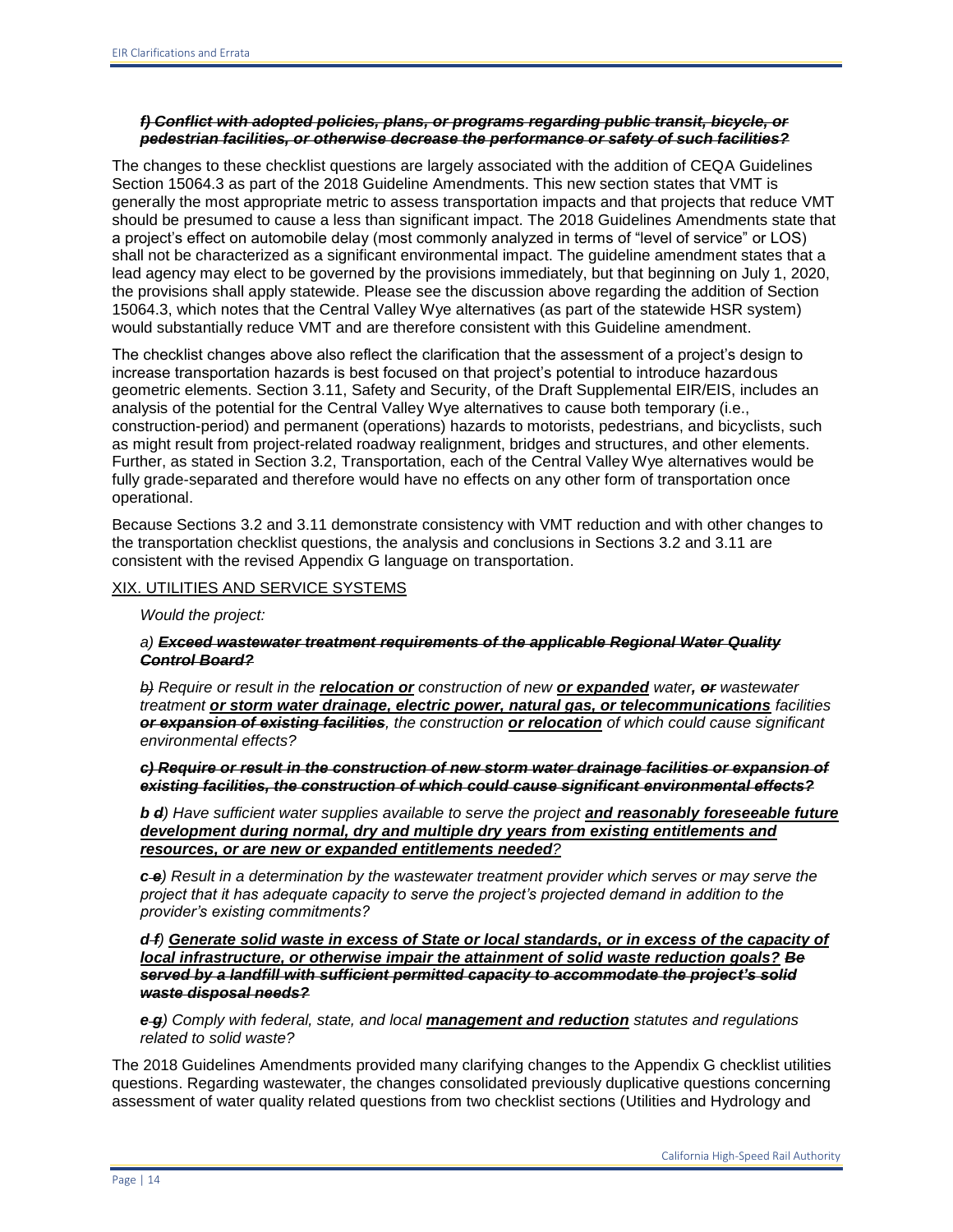Water Quality) to one (Hydrology and Water Quality). As set forth in Section 3.8, Hydrology and Water Resources, of the Draft Supplemental EIR/EIS, the analysis investigated the potential for the project to violate water quality standards, violate waste discharge requirements, or otherwise substantially degrade water quality.

The changes also clarified that an environmental review should consider the potential for utility relocation to result in significant environmental impacts, in a manner similar to the evaluation of new or expanded utilities. While Section 3.6, Public Utilities and Energy, was originally drafted with the previously stated CEQA checklist question regarding utilities, potential utility conflicts and the need for relocation of such utilities are included in the design of all Central Valley Wye alternatives. Therefore, the impact analysis in all resource sections in the Draft Supplemental EIR/EIS fully evaluate the potential impacts from utility relocations associated with construction and operations of the Central Valley Wye alternatives.

The changes also updated the checklist question regarding water supply assessment to reference the methodology for water supply assessment that evolved from the 2007 decision in *Vineyard Area Citizens for Responsible Growth v. Rancho Cordova* (40 Cal. 4<sup>th</sup> 412). This methodology emphasized consideration of long-term water supplies in light of the state's well-documented propensity for high degrees of yearly variation in available potable water.

Because the Central Valley Wye alternatives do not include any maintenance facilities or stations, water use would be required only for construction, not maintenance or operations. While no long-term water supply would be needed for operations of any of the Central Valley Wye alternatives, the Merced to Fresno Section Final EIR/EIS considered water supply needs associated with longer-term station and maintenance facility operations in a manner consistent with then-applicable requirements. Section 3.6 of the Draft Supplemental EIR/EIS examines water availability for construction, but with a horizon year appropriate to the expected start and duration of construction; no long-term water supply is needed.

Finally, the changes updated two checklist questions related to solid waste, including a recognition of the extensive body of state and local regulations adopted over the past two decades regarding solid waste management, waste reduction, and recycling. The changes help lead agencies focus their analyses on waste reduction and not the mere assessment of local and regional landfill capacity. Section 3.6 of the Draft Supplemental EIR/EIS acknowledged state laws (such as AB 939) and local policies (as included in the 2030 Merced County General Plan) concerning solid waste. Because the Central Valley Wye alternatives do not include any maintenance facilities, stations, or other facilities which would result in new sources of waste generation, none of the alternatives would directly generate solid waste requiring disposal. The analysis in Section 3.6 estimated the amounts of construction waste and noted the Authority's standard construction practice of seeking to divert as feasible any construction/demolition solid waste from landfills by reuse and/or recycling.

Because Sections 3.6 and 3.8 demonstrate consistency with changes concerning wastewater, water supply, utilities, and solid waste, the analysis and conclusions in Sections 3.6 and 3.8 are consistent with the revised Appendix G language on public utilities.

## **XX. WILDFIRE**

*If located in or near state responsibility areas or lands classified as very high fire hazard severity zones, would the project:*

#### *a) Substantially impair an adopted emergency response plan or emergency evacuation plan?*

*b) Due to slope, prevailing winds, and other factors, exacerbate wildfire risks, and thereby expose project occupants to, pollutant concentrations from a wildfire or the uncontrolled spread of a wildfire?* 

*c) Require the installation or maintenance of associated infrastructure (such as roads, fuel breaks, emergency water sources, power lines or other utilities) that may exacerbate fire risk or that may result in temporary or ongoing impacts to the environment?* 

*d) Expose people or structures to significant risks, including downslope or downstream flooding or landslides, as a result of runoff, post-fire slope instability, or drainage changes?*